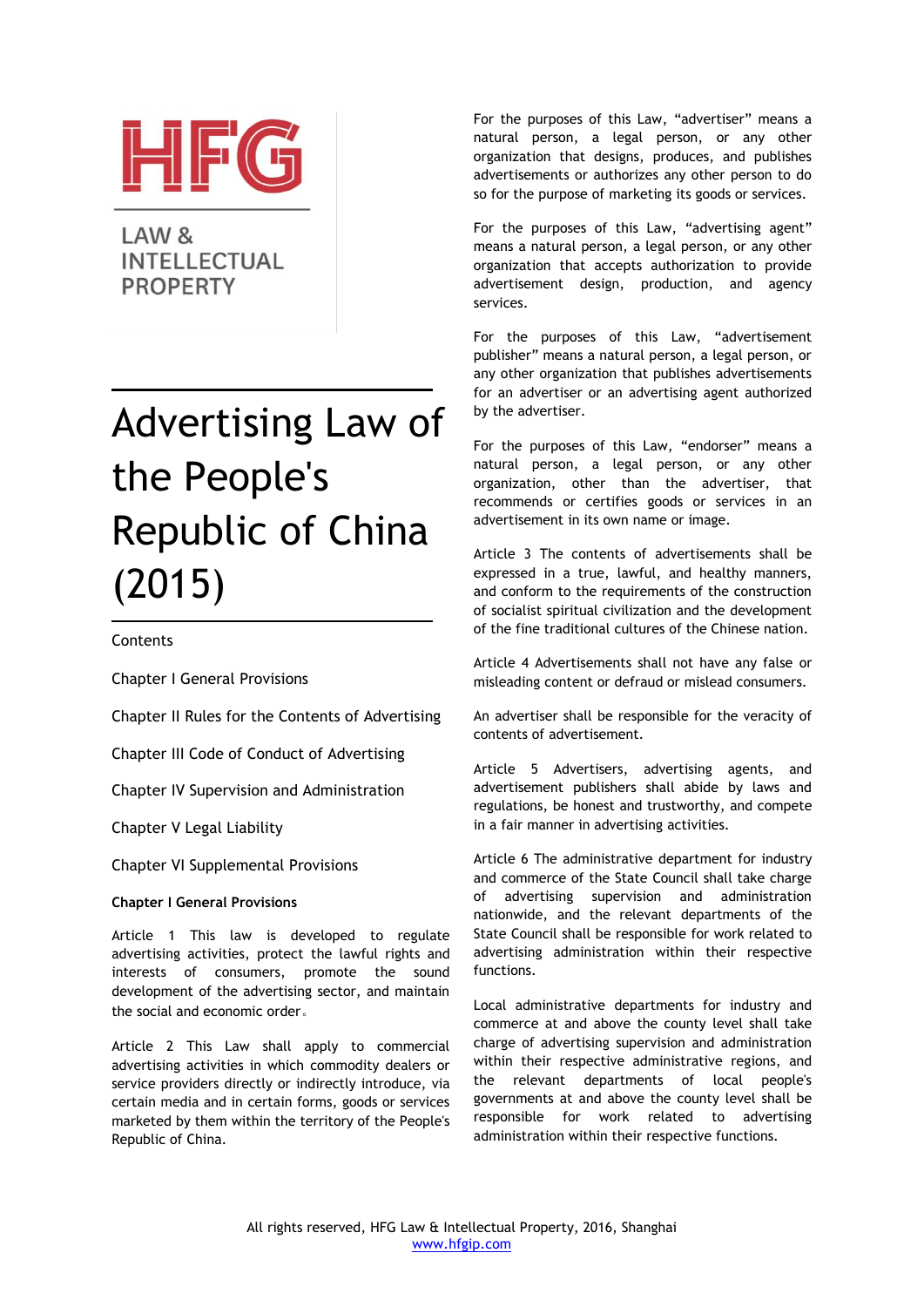Article 7 Advertising industry organizations shall, in accordance with the provisions of laws and regulations and their bylaws, develop industry rules, strengthen industry self-regulation, promote industry development, guide members in legally conducting advertising activities, and promote integrity in the advertising sector.

#### **Chapter II Rules for the Contents of Advertising**

Article 8 Where an advertisement indicates the performance, functions, place of origin, uses, quality, ingredients, price, producer, term of validity, and promises, among others, of the goods or the content, provider, form, quality, price, and promises, among others, of the services, such indication shall be accurate, clear, and understandable.

Where an advertisement indicates that a gift is attached to the marketed goods or services, the variety, specification, quantity, term, and form of the gift goods or services shall be explicitly indicated.

Where any content shall be explicitly indicated in an advertisement as required by any law or administrative regulation, it shall be indicated in a conspicuous and clear manner.

Article 9 An advertisement shall be prohibited from:

(1) using, or using in a disguised form, the national flag, national anthem, national emblem, military flag, military song, or military emblem of the People's Republic of China;

(2) using, or using in a disguised form, the name or image of any state authority or its staff member;

(3) using "national," "highest," "best," or similar comparative words;

(4) damaging the dignity or interest of the state or divulging any state secret;

(5) disturbing social stability or damaging the public interest;

(6) damaging personal or property safety or divulging individual privacy;

(7) disturbing the public order or departing from a good social climate;

(8) containing any obscene, pornographic, gambling, superstitious, horrible, or violent content;

(9) containing any ethnically, racially, religiously, or sexually discriminatory content;

(10) impeding the protection of environment, natural resources, or cultural heritages; or

(11) falling under any other circumstances as set out by any law or administrative regulation.

Article 10 Advertisements shall not damage the physical and mental health of the minors and the disabled.

Article 11 Where the contents of an advertisement involve any matter subject to administrative licensing, it shall conform to the licensed content.

The data, statistics, investigation results, excerpts, quotations, and other citations used in an advertisement shall be true and accurate, with the sources indicated. If any citation has a scope of application or a term of validity, the scope of application or term of validity shall be clearly indicated.

Article 12 Where an advertisement involves any patented product or patented method, the patent number and the patent type shall be indicated.

An advertisement shall not falsely claim that a patent has been granted, if the patent has not been granted.

An advertisement shall be prohibited from using a patent application before the patent is granted or using any expired, revoked, or invalidated patent.

Article 13 Advertisements shall not disparage the goods or services of any other producer or trader.

Article 14 An advertisement shall be identifiable so that consumers could identify it as an advertisement.

Advertisements shall not be published in the disguised form of a news report on mass media. Any advertisement published on mass media shall be conspicuously indicated as an "advertisement" to distinguish it from other non-advertisement information and avoid misleading consumers.

Advertisements published on radio and television stations shall be in compliance with the provisions of the relevant departments of the State Council on length and methods, and the length of advertisements shall be clearly indicated.

Article 15 Narcotic drugs, psychotropic drugs, toxic drugs for medical use, radioactive drugs, and other special drugs, pharmaceutical precursor chemicals, and drugs, medical instruments, and treatment methods for drug rehabilitation treatment shall not be advertised.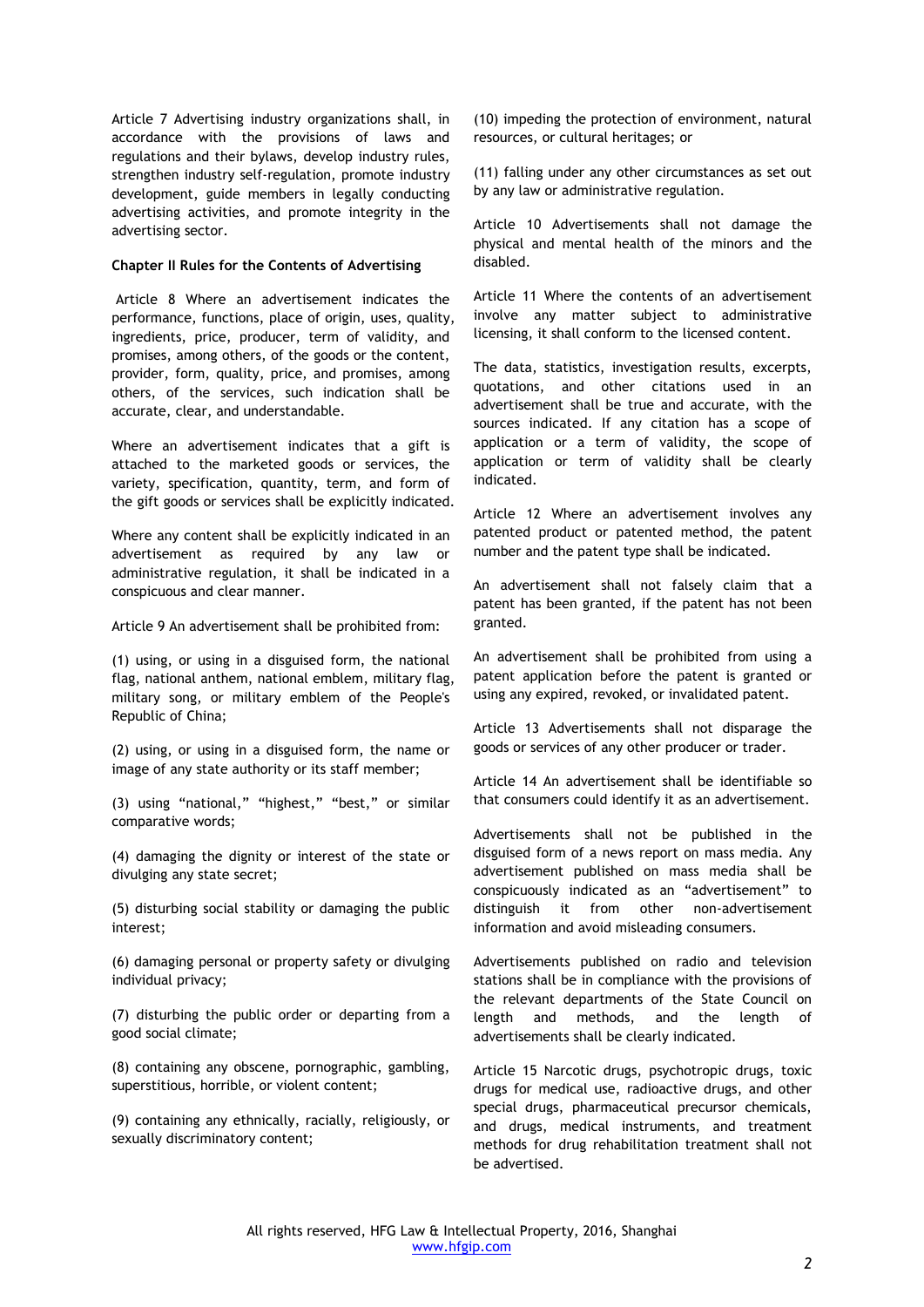Prescription drugs other than those set out in the preceding paragraph may only be advertised on specialized pharmaceutical or medical journals jointly designated by the health and the drug administrative departments of the State Council.

Article 16 Advertisements on medical services, drugs, or medical instrument shall not contain:

(1) any assertion or assurance on efficacy or safety;

(2) any statement on the recovery or response rate;

(3) any comparison with other drugs or medical instruments in efficacy and safety or comparison with other medical institutions;

(4) any recommendation or certification by an endorser; or

(5) any other information prohibited by any law or administrative regulation.

The contents of a drug advertisement shall not differ from the instructions approved by the drug administrative department of the State Council, and shall conspicuously indicate the restrictions and adverse reactions. An advertisement on a prescription drug shall conspicuously indicate: "This advertisement is intended for medical and pharmaceutical professionals only," and an advertisement on a non-prescription drug shall conspicuously indicate: "Please follow the instructions of the drug or purchase and use the drug under the direction of a pharmacist."

An advertisement on medical instruments recommended for personal use shall conspicuously indicate: "Please carefully read the product specification or purchase and use the product under the direction of medical personnel." Where there are any contraindications or precautions in the medical instrument's registration certification document, the advertisement shall conspicuously indicate: "Please see the instructions for details on contraindications or precautions."

Article 17 Advertisements except those on medical services, drugs, and medical instruments shall not involve disease treatment functions, nor use medical terms or terms that may result in confusion between the marketed goods and any drugs or medical instruments.

Article 18 Advertisements on dietary supplements shall not contain:

(1) any assertion or assurance on efficacy or safety;

(2) any statement involving disease prevention or treatment functions;

(3) any claim or implicit indication that the advertised good is necessity for maintaining health;

(4) any comparison with drugs or any other dietary supplements;

(5) any recommendation or certification by an endorser; or

(6) any other information prohibited by any law or administrative regulation.

An advertisement on a dietary supplement shall conspicuously indicate: "This product is not a substitute for drugs."

Article 19 Radio stations, television stations, publishers of newspapers, journals, and audio-visual recordings, and Internet service providers shall not publish advertisements on medical services, drugs, medical instruments, or dietary supplements in a disguised form such as introducing health or health care knowledge.

Article 20 It shall be prohibited to publish, on mass media or in public places, advertisements on any infant diary product, beverage, or other food which claims to substitute for breast milk in whole or in part.

Article 21 Advertisements on pesticides, veterinary drugs, feeds, or feed additives shall not contain:

(1) any assertion or assurance on efficacy or safety;

(2) any recommendation or certification in the name or image of any scientific research entity, academic institution, technical promotion institution, industry association, professional, or user;

(3) any statement on the response rate;

(4) any words, language, or picture in violation of safe use procedures; or

(5) any other information prohibited by any law or administrative regulation.

Article 22 It shall be prohibited to publish tobacco advertisements on mass media, in public places, on public means of transportation, or outdoors. Sending any form of tobacco advertisement to the minors shall be prohibited.

It shall be prohibited to publicize the name, trademark, packaging, decoration, and other similar aspects of tobacco products through advertisements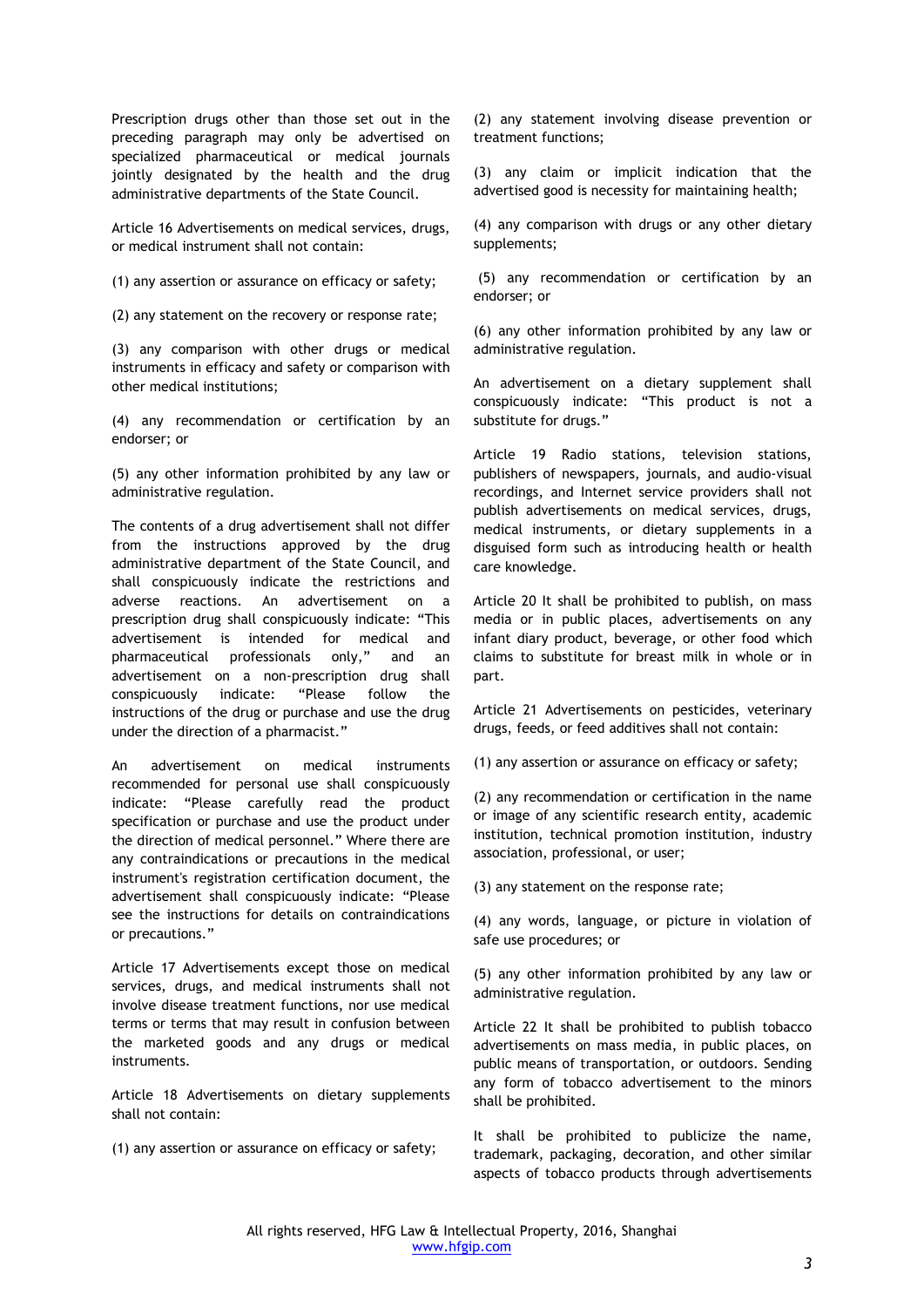on any other goods or services or public service advertisements.

The notices issued by a tobacco product manufacturer or seller regarding its relocation, renaming, or recruitment, among others, shall not contain the name, trademark, packaging, decoration, and other similar aspects of tobacco products.

Article 23 Advertisements on liquor shall not contain:

(1) any drinking inducement or instigation or immoderate drinking;

(2) any description of an act of drinking;

(3) any description of driving a car, vessel, or airplane driving, among others; or

(4) any explicit or implicit indication that drinking relieves tension and anxiety, increases physical strength, or has any other efficacy.

Article 24 Advertisements on education or training shall not contain:

(1) any explicit or implicit commitment to guarantee future enrollment in a school, passing of examinations, or obtainment of an academic degree or a diploma or guarantee the results of education or training;

(2) any explicit or implicit indication that the relevant examination authority or its staff members or the test designers will participate in the education or training; or

(3) any recommendation or certification in the name or image of any scientific research entity, academic institution, educational institution, industry association, professional, or beneficiary.

Article 25 An advertisement on goods or services to provide business opportunities or any other expectation of investment return shall contain a reasonable reminder or warning of possible risks and the assumption of liability arising from such risks, and shall not contain:

(1) any commitment to guarantee future results, return, or relevant conditions or any explicit or implicit indication of breakeven, no risk, or guaranteed return, among others, except as otherwise specified by the state; or

(2) any recommendation or certification in the name or image of any academic institution, industry association, professional, or beneficiary.

Article 26 An advertisement on real estate shall contain true information on the source of real estate, with the area thereof clarified as the gross floor area or the gross internal floor area, and shall not contain:

(1) any commitment on appreciation or investment return;

(2) any indication of the location of the project by the time needed from the project to a specific object of reference;

(3) any violation of the provisions of the state on price management; or

(4) any misleading publicity on transport, commerce, cultural and educational, and other municipal facilities in planning or under construction.

Article 27 In advertisements on crop seeds, tree seeds, grass seeds, breeding livestock and poultry, aquatic fries and fingerlings, planting, and breeding, the statements on the name of a variety, production performance, increment or yield, nature, resistance, particular use value, economic value, and appropriate scope and conditions for planting or breeding, among others, shall be true, clear, and understandable, and such advertisements shall not contain:

(1) any assertion that cannot be scientifically validated;

(2) any assertion or assurance on efficacy;

(3) any analysis or prediction of or any commitment to guarantee the economic return; or

(4) any recommendation or certification in the name or image of any scientific research entity, academic institution, technical promotion institution, industry association, professional, or user.

Article 28 Any advertisement that defrauds or misleads consumers with any false or misleading content shall be a false advertisement.

An advertisement that falls under any of the following circumstances shall be a false advertisement:

(1) The advertised good or service does not exist.

(2) Regarding the good's performance, functions, place of production, uses, quality, specification, ingredient, price, producer, term of validity, sales condition, and honors received, among others, or the service's contents, provider, form, quality, price, sales condition, and honors received, among others, or any commitments, among others, made on the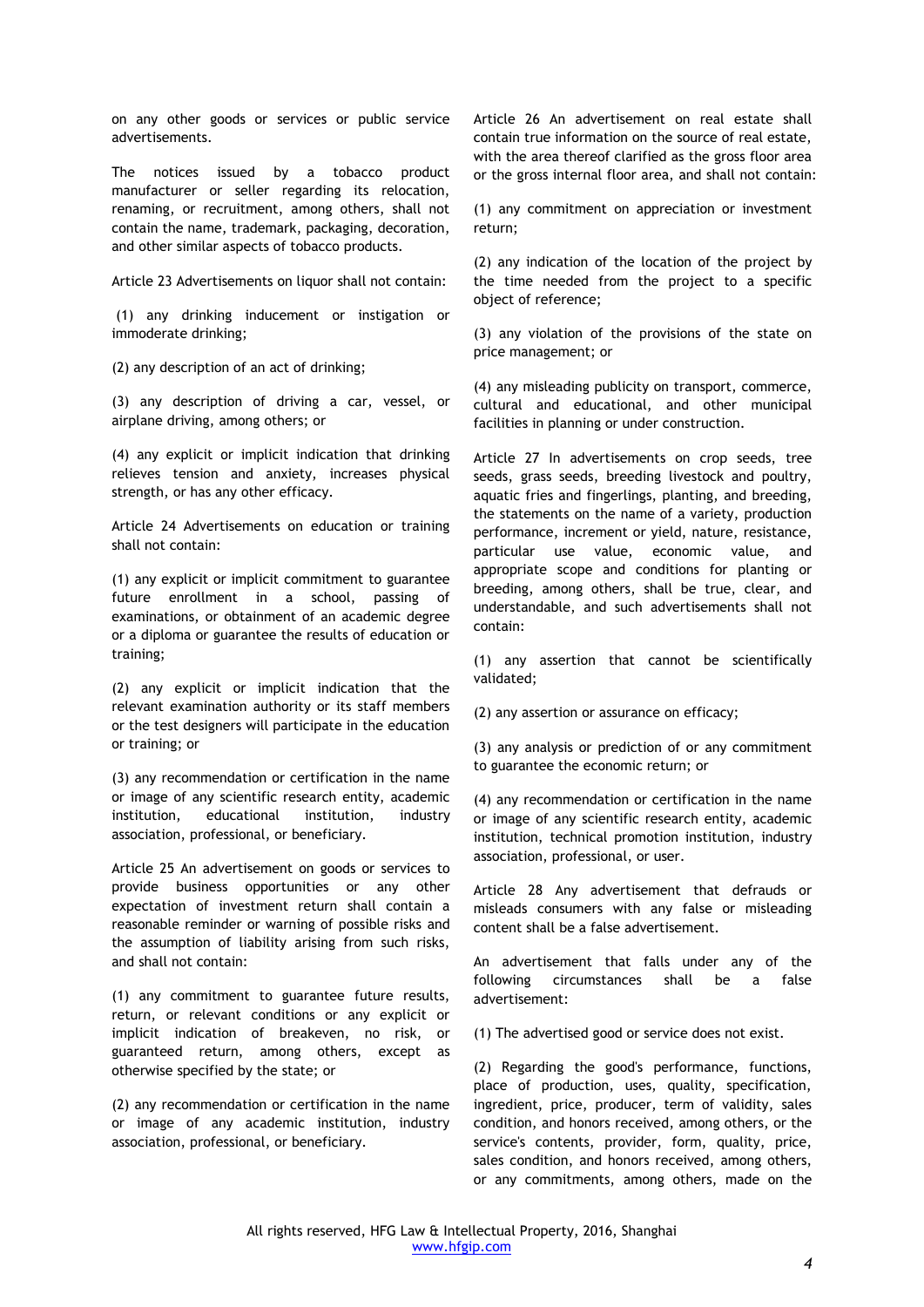good or service, there is any inconsistency with the actual circumstances, which has a material impact on purchases.

(3) Any scientific research result, statistical data, investigation result, excerpt, quotation, or other information which is fabricated or forged or cannot be validated has been used as a certification material.

(4) The results of using the good or receiving the service are fabricated.

(5) Consumers are otherwise defrauded or misled with any false or misleading content.

### **Chapter III Code of Conduct of Advertising**

Article 29 To engage in the advertisement publishing business, a radio station, television station, or publisher of a newspaper or journal shall establish a specialized department for its advertising business, assign necessary personnel, have the places and equipment appropriate for publishing advertisements, and undergo advertisement publishing registration with the local administrative department for industry and commerce at or above the county level.

Article 30 Advertisers, advertising agents, and advertisement publishers shall, in accordance with the law, enter into written contracts among them in their advertising activities.

Article 31 Advertisers, advertising agents, and advertisement publishers shall not conduct any form of unfair competition in their advertising activities.

Article 32 The advertising agents or advertisement publishers authorized by advertisers to design and produce or publish advertisements shall be legally qualified to engage in such business.

Article 33 To use the name or image of any other person in advertising, an advertiser or advertising agent shall obtain the written consent of the person in advance; or to use the name or image of a person without civil competency or a person with limited civil competency, the advertiser or advertising agent shall obtain the written consent of the person's guardian in advance.

Article 34 Advertising agents and advertisement publishers shall, in accordance with the relevant provisions of the state, establish and improve their management rules for the acceptance registration, examination, and archives of advertising transactions.

Advertising agents and advertisement publishers shall examine the relevant certification documents, and verify the contents of advertisements, in accordance with laws and administrative regulations. Advertising agents shall not provide design, production, and agency services for, and advertisement publishers shall not publish, advertisements with any inconsistent content or with incomplete certification documents.

Article 35 Advertising agents and advertisement publishers shall publish their fee rates and fee collection methods

Article 36 The coverage rate, audience rating, click rate, circulation, and other data provided by advertisement publishers to advertisers and advertising agents shall be true.

Article 37 Where any law or administrative regulation prohibits the production or sale of a product or the provision of a service or prohibits the advertising of a good or service, no entity or individual may design, produce, serve as an agent for, or publish any advertisement on such product or good or service.

Article 38 An endorser shall, based on facts, recommend or certify goods and services in advertisements in accordance with this Law and the relevant laws and administrative regulations, and shall not recommend or certify any good that has not been used or service that has not been received by the endorser.

A minor under the age of ten shall not serve as an endorser.

Where an administrative penalty is imposed on a natural person, a legal person, or any other organization for recommendation or certification in a false advertisement, if it has not been three years since the imposition of the penalty, the natural person, legal person, or other organization shall not serve as an endorser.

Article 39 It shall be prohibited to conduct any advertising activity in middle and primary schools and kindergartens, and it shall be prohibited to publish advertisements by using the teaching materials, auxiliary teaching materials, exercise books, stationery, training aid, school uniforms, or school buses, among others, of students in middle and primary schools and children in kindergartens or do so in any disguised form, excluding public service advertisements.

Article 40 Advertisements on medical services, drugs, dietary supplements, medical instruments, cosmetic products, liquor, or cosmetic surgery or advertisements on network games adverse to the physical and mental health of the minors shall not be published on mass media targeting the minors.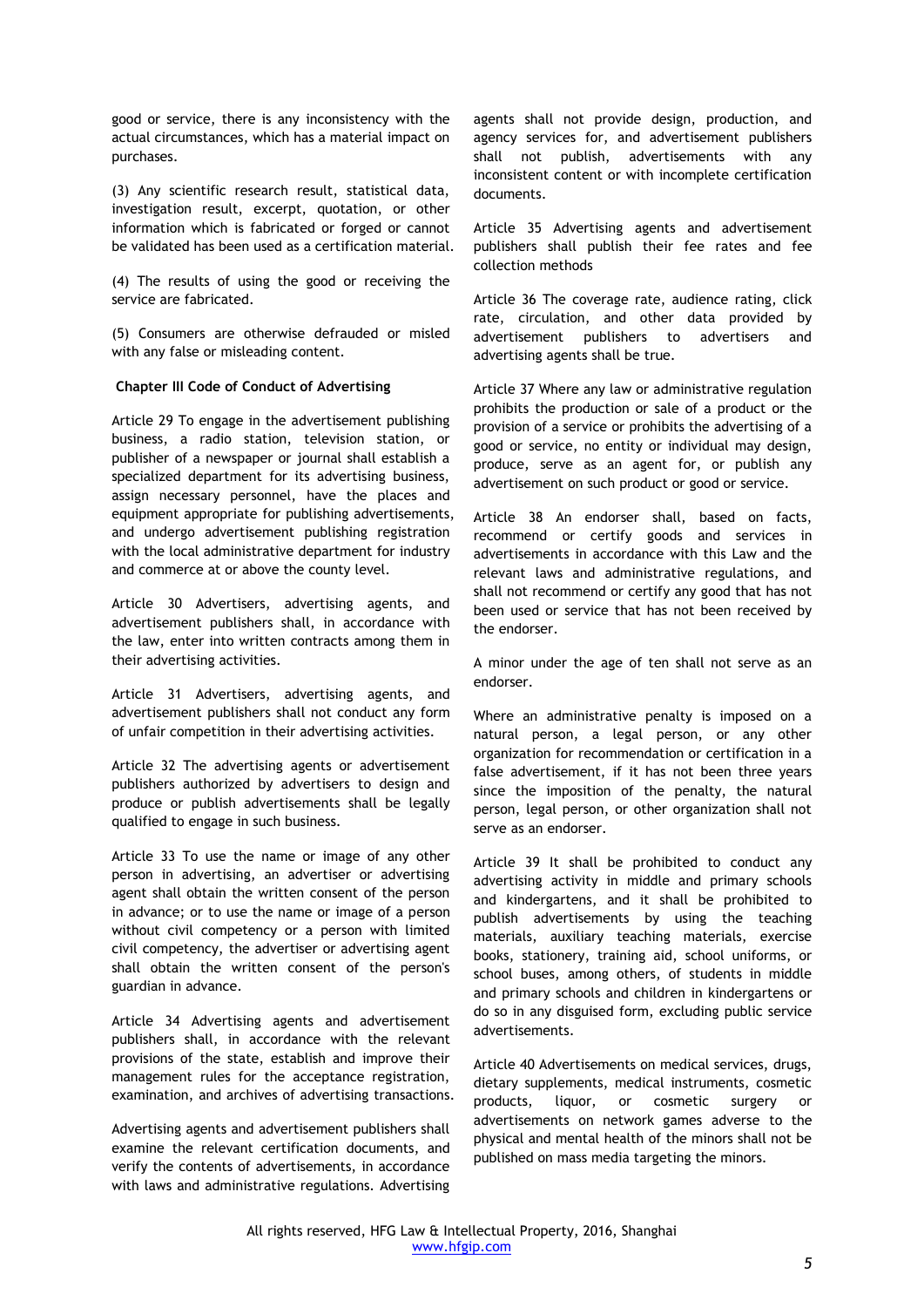Advertisements on goods or services that target minors under the age of 14 shall not contain:

(1) any inducement of such minors to ask their parents to purchase the advertised goods or services; or

(2) any unsafe activity that may cause imitation by such minors.

Article 41 Local people's governments at and above the county level shall direct the relevant departments to strengthen the supervision and administration of outdoor advertisements published in outdoor places, spaces, and facilities, among others, and develop general plans on outdoor advertisement placement and safety requirements.

The measures for the administration of outdoor advertisements shall be prescribed by local regulations and local government rules.

Article 42 Placement of outdoor advertisements shall be prohibited under any of the following circumstances:

(1) Using any traffic safety facility or traffic sign.

(2) Affecting the use of any municipal public facility, traffic safety facility, traffic sign, fire protection facility, or fire safety mark.

(3) Obstructing production or the people's life or damaging the city image.

(4) Placement of advertisements in constructioncontrolled zones where state authorities, protected cultural relics entities, and scenic spots, among others, are located or in areas prohibited by local people's governments at or above the county level from placement of outdoor advertisements.

Article 43 Without the consent or request of a party, no entity or individual may send advertisements to the party's residence or means of transportation, among others, or send advertisements in the form of electronic information to the party.

Where an advertisement is sent in the form of electronic information, the sender's true identity and contact information shall be explicitly indicated, and the sender shall provide the recipient with a method for the recipient to discontinue receiving such advertisements.

Article 44 Advertising activities conducted over the Internet shall be governed by all the provisions of this Law.

Publishing or sending advertisements over the Internet shall not affect users' normal use of the Internet. In an advertisement published on the Internet in the pop-up and other forms, a close mark shall be conspicuously indicated, and closing the advertisement by only one click shall be ensured.

Article 45 The administrator of a public place, an operator of telecommunications business, or an Internet information service provider shall stop the sending or publishing of illegal advertisements through the public place or information transmission or release platform that it knows or should have known.

#### **Chapter IV Supervision and Administration**

Article 46 Before any advertisement on a medical service, drug, medical instrument, pesticide, veterinary drug, or dietary supplement or any other advertisement subject to censorship in accordance with the provisions of laws and administrative regulations is published, the relevant department (hereinafter referred to as the "advertisement censoring authority") shall censor the contents of the advertisement; and the advertisement shall not be published without undergoing censorship.

Article 47 An advertiser applying for advertisement censorship shall submit the relevant certification documents to the advertisement censoring authority in accordance with laws and administrative regulations.

The advertisement censoring authority shall, in accordance with the provisions of laws and administrative regulations, make a decision after conducting censorship, and send a copy of the censorship approval document to the administrative department for industry and commerce at the same level. The advertisement censoring authority shall, in a timely manner, release to the public the approved advertisements.

Article 48 No entity or individual may forge, alter, or transfer any advertisement censorship approval documents.

Article 49 The administrative department for industry and commerce may exercise the following powers in performing its advertisement supervision and administration functions:

(1) Conducting an on-site inspection of a place suspected of any illegal advertising activity.

(2) Interviewing a party suspected of any violation of law or the legal representative, primary person in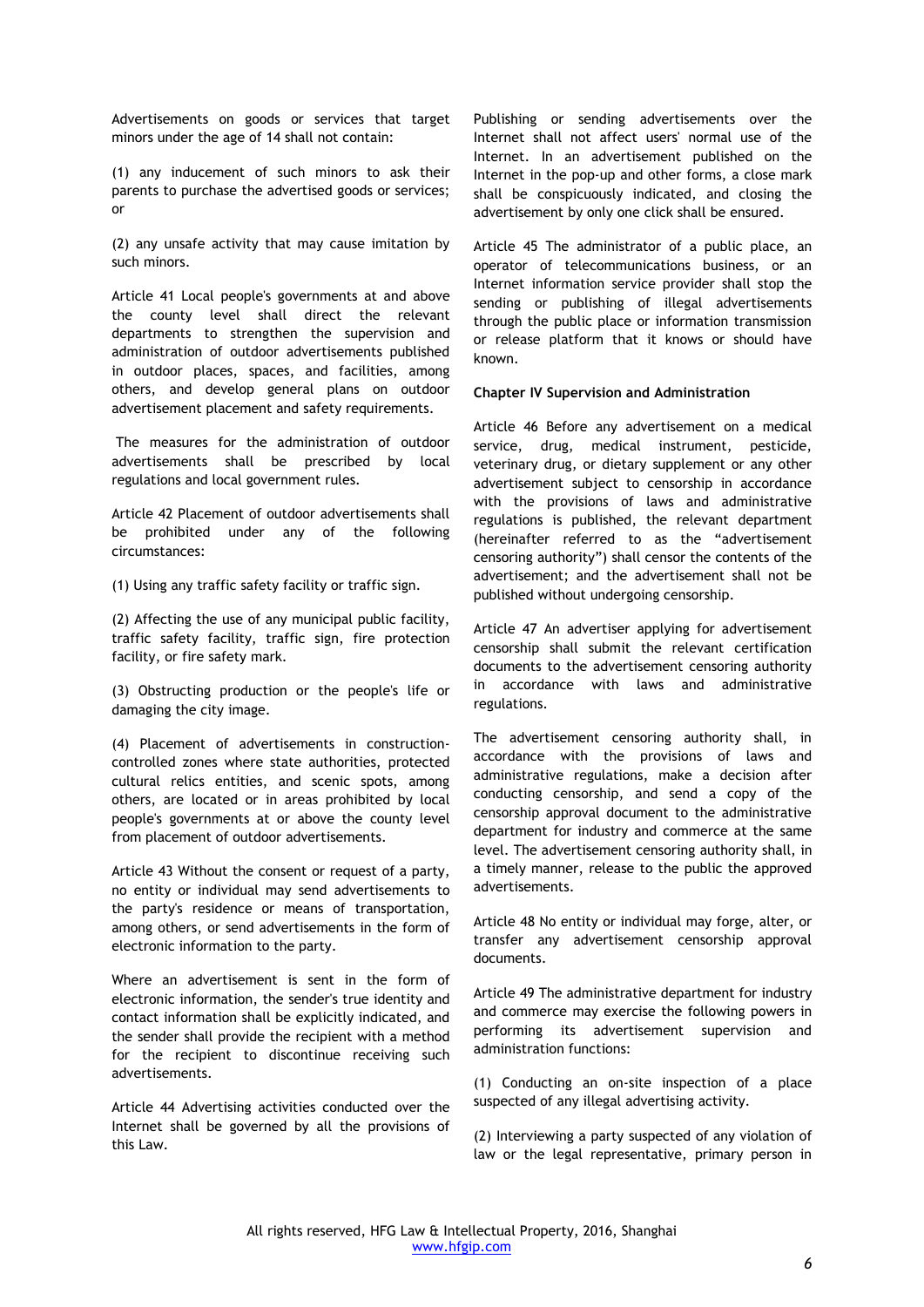charge, and other relevant persons of the party and investigating the relevant entities or individuals.

(3) Requiring a party suspected of any violation of law to provide the relevant certification documents during a specified period.

(4) Consulting or duplicating the contracts, negotiable instruments, account books, works of advertising, and other relevant materials related to the advertisement suspected of any violation of law.

(5) Seizing or impounding the advertising items, the tools and equipment used for operations, and other property directly related to the advertisement suspected of any violation of law.

(6) Ordering the suspension of publishing an advertisement which is suspected of any violation of law and may has any serious consequence.

(7) Other powers as set out by laws and administrative regulations.

The administrative department for industry and commerce shall establish and improve advertisement monitoring rules and enhance monitoring measures to discover in a timely manner and legally investigate and punish illegal advertising activities.

Article 50 The administrative department for industry and commerce of the State Council shall, in conjunction with the relevant departments of the State Council, develop a code of conduct for the publishing of advertisements on mass media.

Article 51 A party shall provide assistance and cooperation for the administrative department for industry and commerce to exercise its powers in accordance with this Law, and shall not refuse to do so or obstruct the department's exercise of powers.

Article 52 The administrative department for industry and commerce and the relevant departments, as well as their staff members, shall have the obligation to keep confidential the trade secrets known by them in their advertising supervision and administration activities.

Article 53 Any entity or individual shall have the right to file a complaint or report on a violation of this Law with the administrative department for industry and commerce and the relevant departments. The administrative department for industry and commerce and the relevant departments shall release to the public the hotline and mailbox or email address for receiving complaints and reports, and the department receiving a complaint or report shall, within seven working days of receipt of the

complaint or report, process it and notify the person filing the complaint or report of the processing result.

Where the administrative department for industry and commerce or the relevant department fails to perform its functions in accordance with the law, any entity or individual shall have the right to report the non-performance to the superior authority of the department or the supervisory authority. The authority receiving the report shall process it in accordance with the law, and notify the person filing the report of the processing result in a timely manner.

A relevant department shall keep confidential a person who files a complaint or report.

Article 54 Consumers' associations and other consumer organizations shall, in accordance with the law, conduct social supervision against the publishing of false advertisements to damage consumers' lawful rights and interests and other activities damaging the public interest in violation of this Law.

## **Chapter V Legal Liability**

Article 55 Where a false advertisement is published in violation of the provisions of this Law, the administrative department for industry and commerce shall order cessation of publishing the advertisement, order the advertiser to eliminate adverse effects within the corresponding extent, and impose a fine of not less than three nor more than five times the advertising expenses on it or if the advertising expenses are incalculable or evidently low, a fine of not less than 200,000 yuan nor more than one million yuan on it; or provided that the advertiser has committed three or more violations of law in the past two years or falls under any other serious circumstance, impose a fine of not less than five nor more than ten times the advertising expenses on it or if the advertising expenses are incalculable or evidently low, a fine of not less than one million yuan nor more than two million yuan on it. If there is any serious circumstance, the administrative department for industry and commerce may revoke its business license, and the advertisement censoring authority shall revoke the advertisement censorship approval document and decline to accept the advertiser's advertisement censorship application within one year.

Where a medical institution commits a violation of law as described in the preceding paragraph, if there is any serious circumstance, the administrative department for industry and commerce shall punish it in accordance with this Law, and the health administrative department may revoke the involved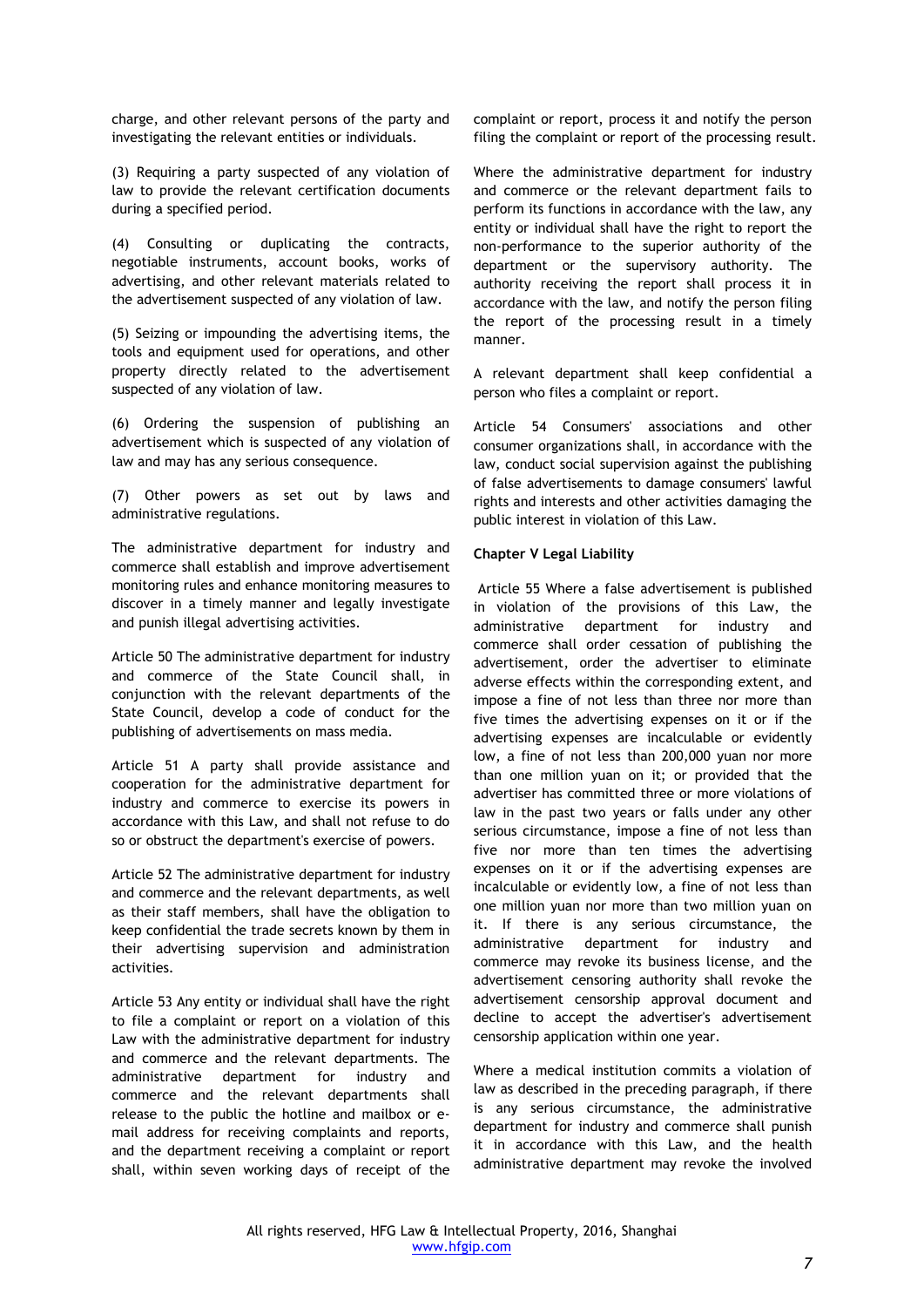medical service item or the medical institution's practicing license.

Where an advertising agent or advertisement publisher knows or should have known that an advertisement is false but still designs, produces, serves as an agent for, or publishes the advertisement, the administrative department for industry and commerce shall confiscate the advertising expenses and impose a fine of not less than three times nor more than five times the advertising expenses on it or if the advertising expenses are incalculable or evidently low, a fine of not less than 200,000 yuan nor more than one million yuan on it; or provided that the advertising agent or advertisement publisher has committed three or more violations of law in the past two years or falls under any other serious circumstance, impose a fine of not less than five times nor more than ten times the advertising expenses on it or if the advertising expenses are incalculable or evidently low, a fine of not less than one million yuan nor more than two million yuan on it. If there is any serious circumstance, the relevant department may suspend its advertisement publishing business, revoke its business license, or revoke its advertisement publishing registration certificate.

Where any conduct of an advertiser, advertising agent, or advertisement publisher as set out in paragraphs 1 and 3 of this article is criminally punishable, the offender shall be held criminally liable in accordance with the law.

Article 56 Where a false advertisement is published in violation of this Law to defraud or mislead consumers, causing any damage to the lawful rights and interests of consumers who purchase goods or receive services, the advertiser shall assume civil liability in accordance with the law. If the advertising agent or advertisement publisher is unable to provide the advertiser's true name and address or valid contact information, consumers may require the advertising agent or advertisement publisher to make compensation in advance.

Where a false advertisement on a good or service involving the life or health of consumers causes any damage to consumers, the advertising agent, advertisement publisher, and endorser of the false advertisement shall assume joint and several liability with the advertiser.

Where a false advertisement on a good or service other than one as mentioned in the preceding paragraph causes any damage to consumers, if the advertising agent, advertisement publisher, or endorser of the false advertisement knew or should have known that the advertisement was false but still

designed, produced, served as an agent for, or published the advertisement or provided recommendation or certification, it shall assume joint and several liability with the advertiser.

Article 57 For any of the following conduct, the administrative department for industry and commerce shall order cessation of publishing the advertisement and impose a fine of not less than 200,000 yuan nor more than one million yuan on the advertiser, and if there is any serious circumstance, the administrative department for industry and commerce may revoke its business license, and the advertisement censoring authority shall revoke its advertisement censorship approval document and decline to accept its advertisement censorship application within one year; and the administrative department for industry and commerce shall confiscate the advertising expenses received by the advertising agent or advertisement publisher and impose a fine of not less than 200,000 yuan nor more than one million yuan on it, and if there is any serious circumstance, may revoke its business license or advertisement publishing registration certificate.

(1) An advertisement falling under the prohibitive circumstances as set out in Article 9 or 10 of this Law is published.

(2) An advertisement on a prescription drug, a pharmaceutical precursor chemical, or a medical instrument or treatment method for drug rehabilitation is published in violation of Article 15 of this Law.

(3) An advertisement on an infant diary product, a beverage, or any other food which claims to substitute for breast milk in whole or in part is published in violation of Article 20 of this Law.

(4) An tobacco advertisement is published in violation of Article 22 of this Law.

(5) Any product prohibited from production or sale or any service prohibited from provision is marketed by advertising, or any good or service prohibited from being advertised is marketed by advertising, in violation of Article 37 of this Law.

(6) An advertisement on a medical service, a drug, a dietary supplement, a medical instrument, a cosmetic product, liquor, or a cosmetic surgery or an advertisement on a network game adverse to the physical and mental health of the minors is published on mass media targeting the minors, in violation of paragraph 1 of Article 40 of this Law.

Article 58 For any of the following conduct, the administrative department for industry and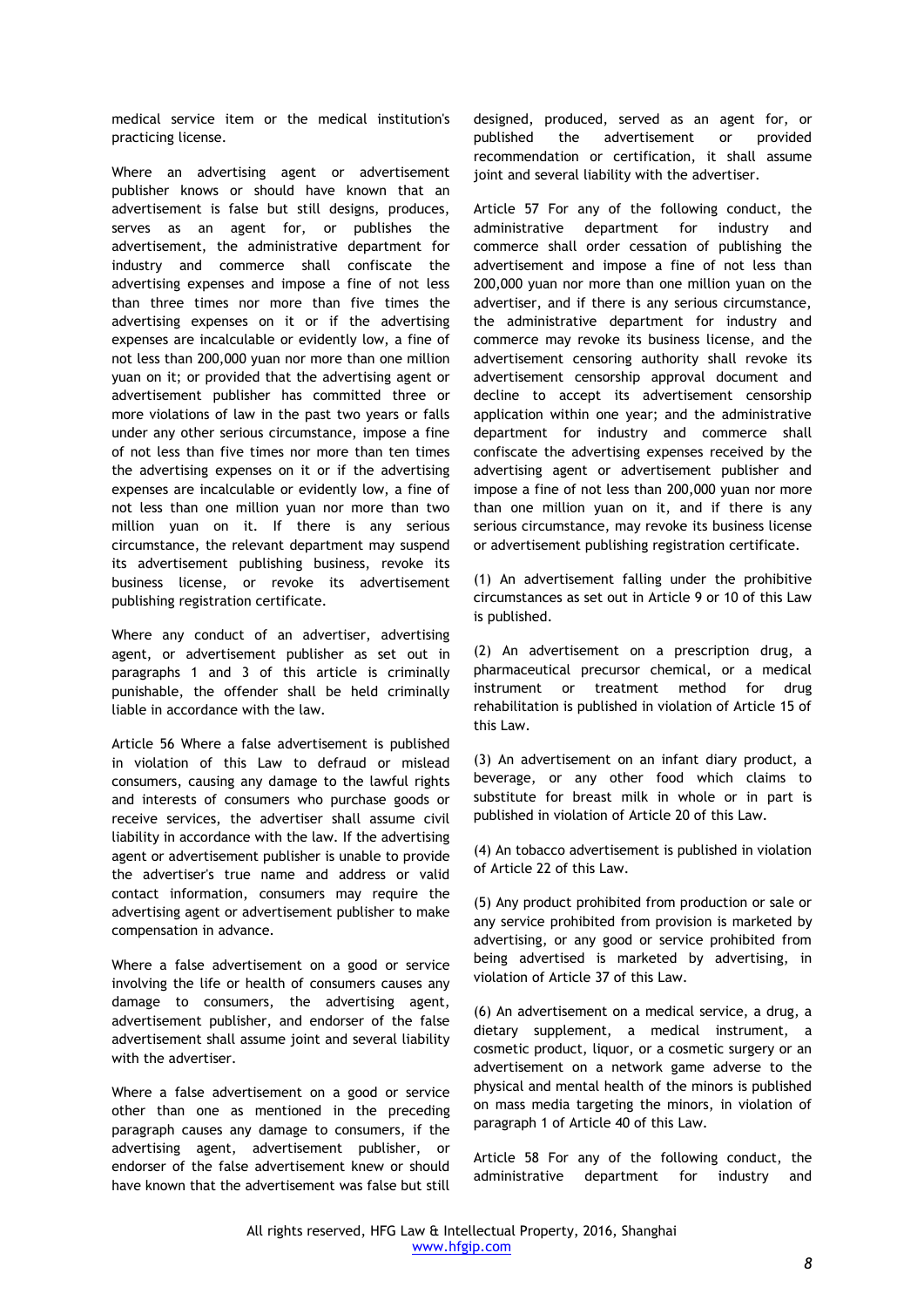commerce shall order cessation of publishing the advertisement, order the advertiser to eliminate adverse effects within the corresponding extent, and impose a fine of not less than one time nor more than three times the advertising expenses on it or if the advertising expenses are incalculable or evidently low, a fine of not less than 100,000 yuan nor more than 200,000 yuan on it; or provided that there is any serious circumstance, impose a fine of not less than three times nor more than five times the advertising expenses on it or if the advertising expenses are incalculable or evidently low, a fine of not less than 200,000 yuan nor more than one million yuan on it. If there is any serious circumstance, the administrative department for industry and commerce may revoke its business license, and the advertisement censoring authority shall revoke its advertisement censorship approval document and decline to accept its advertisement censorship application within one year.

(1) An advertisement on a medical service, a drug, or a medical instrument is published in violation of Article 16 of this Law.

(2) An advertisement involves disease treatment functions or uses medical terms or terms that may result in confusion between the marketed products and any drugs or medical instruments, in violation of Article 17 of this Law.

(3) An advertisement on a dietary supplement is published in violation of Article 18 of this Law.

(4) An advertisement on a pesticide, a veterinary drug, a feed, or a feed additive is published in violation of Article 21 of this Law.

(5) An advertisement on liquor is published in violation of Article 23 of this Law.

(6) An advertisement on education or training is published in violation of Article 24 of this Law.

(7) An advertisement on a good or service to provide a business opportunity or any other expectation of investment return is published in violation of Article 25 of this Law.

(8) An advertisement on real estate is published in violation of Article 26 of this Law.

(9) An advertisement on crop seeds, tree seeds, grass seeds, breeding livestock or poultry, aquatic fries or fingerlings, planting, or breeding is published in violation of Article 27 of this Law.

(10) A minor under the age of ten serves as an endorser in violation of paragraph 2 of Article 38 of this Law.

(11) A natural person, a legal person, or any other organization serves as an endorser in violation of paragraph 3 of Article 38 of this Law.

(12) An advertisement is published in any primary or middle school or kindergarten or by using any items related to the students in primary or middle schools or children in kindergartens in violation of Article 39 of this Law.

(13) An advertisement on a good or service that targets minors under the age of 14 is published in violation of paragraph 2 of Article 40 of this Law.

(14) An advertisement without undergoing censorship is published in violation of Article 46 of this Law.

Where a medical institution commits a violation of law as described in the preceding paragraph, if there is any serious circumstance, the administrative department for industry and commerce shall punish it in accordance with this Law, and the health administrative department may revoke the involved medical service item or the medical institution's practicing license.

Where an advertising agent or advertisement publisher knows or should have known a violation of law as set out in paragraph 1 of this article but still designs, produces, serves as an agent for, or publishes the advertisement, the administrative department for industry and commerce shall confiscate the advertising expenses and impose a fine of not less than one time nor more than three times the advertising expenses on it or if the advertising expenses are incalculable or evidently low, a fine of not less than 100,000 yuan nor more than 200,000 yuan on it; or provided that there is any serious circumstance, impose a fine of not less than three times nor more than five times the advertising expenses on it or if the advertising expenses are incalculable or evidently low, a fine of not less than 200,000 yuan nor more than one million yuan on it. If there is any serious circumstance, the relevant department may suspend its advertisement publishing business, revoke its business license, or revoke its advertisement publishing registration certificate.

Article 59 For any of the following conduct, the administrative department for industry and commerce shall order cessation of publishing the advertisement and impose a fine of not more than 100,000 yuan on the advertiser.

(1) Any content of an advertisement is in violation of Article 8 of this Law.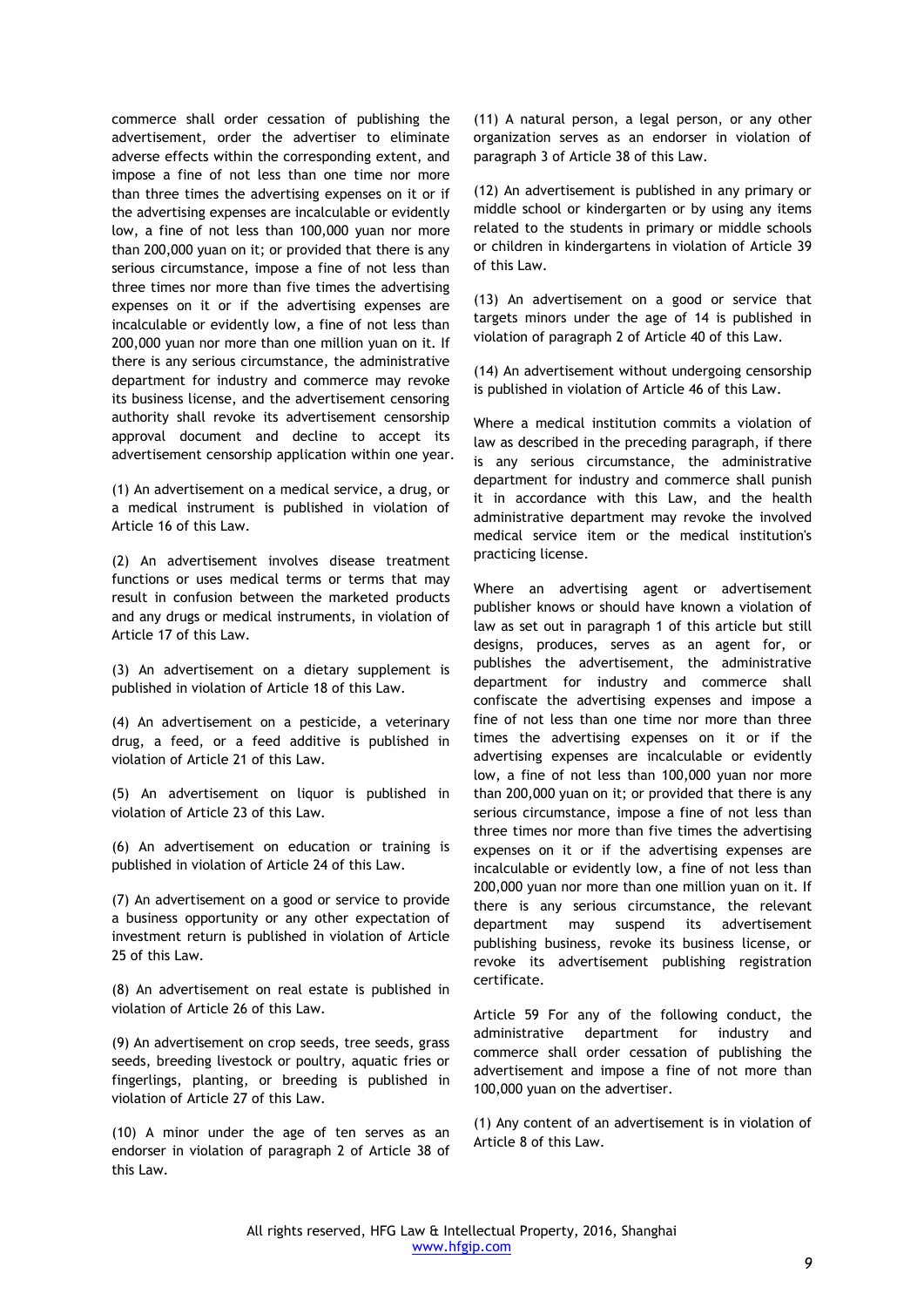(2) Any citation in an advertisement is in violation of Article 11 of this Law.

(3) An advertisement involving a patent is in violation of Article 12 of this Law.

(4) An advertisement disparages the goods or services of any other producer or trader in violation of Article 13 of this Law.

Where an advertising agent or advertisement publisher knows or should have known a violation of law as set out in the preceding paragraph but still designs, produces, serves as an agent for, or publishes the advertisement, the administrative department for industry and commerce shall impose a fine of not more than 100,000 yuan on it.

Where an advertisement is unidentifiable in violation of Article 14 of this Law, or an advertisement on a medical service, a drug, a medical instrument, or a dietary supplement is published in any disguised form in violation of Article 19 of this Law, the administrative department for industry and commerce shall order the violator to take corrective action, and impose a fine of not more than 100,000 yuan on the advertisement publisher.

Article 60 Where a radio station, television station, or newspaper or journal publisher fails to undergo advertisement publishing registration and conducts the advertisement publishing business without approval in violation of Article 29 of this Law, the administrative department for industry and commerce shall order it to take corrective action, confiscate its illegal income, and impose a fine of not less than one time nor more than three times the illegal income on it if the illegal income is 10,000 yuan or more or a fine of not less than 5,000 yuan nor more than 30,000 yuan on it if the illegal income is less than 10,000 yuan.

Article 61 Where, in violation of Article 34 of this Law, an advertising agent or advertisement publisher fails to establish and improve the management rules for its advertising business in accordance with the relevant provisions of the state or fails to verify the contents of advertisements, the administrative department for industry and commerce shall order it to take corrective action, and may impose a fine of not more than 50,000 yuan on it.

Where, in violation of Article 35 of this Law, an advertising agent or advertisement publisher fails to publish its fee rates and fee collection methods, the competent price department shall order it to take corrective action, and may impose a fine of not more than 50,000 yuan on it.

Article 62 Where an endorser falls under any of the following circumstances, the administrative department for industry and commerce shall confiscate its illegal income and impose a fine of not less than one time nor more than two times the illegal income on it.

(1) Providing any recommendation or certification in an advertisement on a medical service, a drug, or a medical instrument in violation of item (4), paragraph 1 of Article 16 of this Law.

(2) Providing any recommendation or certification in an advertisement on a dietary supplement in violation of item (5), paragraph 1 of Article 18 of this Law.

(3) Providing any recommendation or certification of a good that has not been used or a service that has not been received by it in violation of paragraph 1 of Article 38 of this Law.

(4) Providing any recommendation or certification of a good or service in an advertisement even if it knows or should have known that the advertisement is false.

Article 63 Where any advertisement is sent in violation of Article 43 of this Law, the relevant department shall order cessation of the violation of law and impose a fine of not less than 5,000 yuan nor more than 30,000 yuan on the advertiser.

Where, in violation of paragraph 2 of Article 44 of this Law, an advertisement is published over the Internet without a close mark conspicuously indicated to ensure one-click close, the administrative department for industry and commerce shall order the violator to take corrective action, and may impose a fine of not less than 5,000 yuan nor more than 30,000 yuan on the advertiser.

Article 64 Where, in violation of Article 45 of this Law, the administrator of a public place, an operator of telecommunications business, or an Internet information service provider knows or should have known that an advertising activity is illegal but fails to stop it, the administrative department for industry and commerce shall confiscate its illegal income and impose a fine of not less than one time nor more than three times the illegal income on it if the illegal income is 50,000 yuan or more or a fine of not less than 10,000 yuan nor more than 50,000 yuan on it if the illegal income is less than 50,000 yuan; and if there is any serious circumstance, the relevant department shall suspend the relevant business in accordance with the law.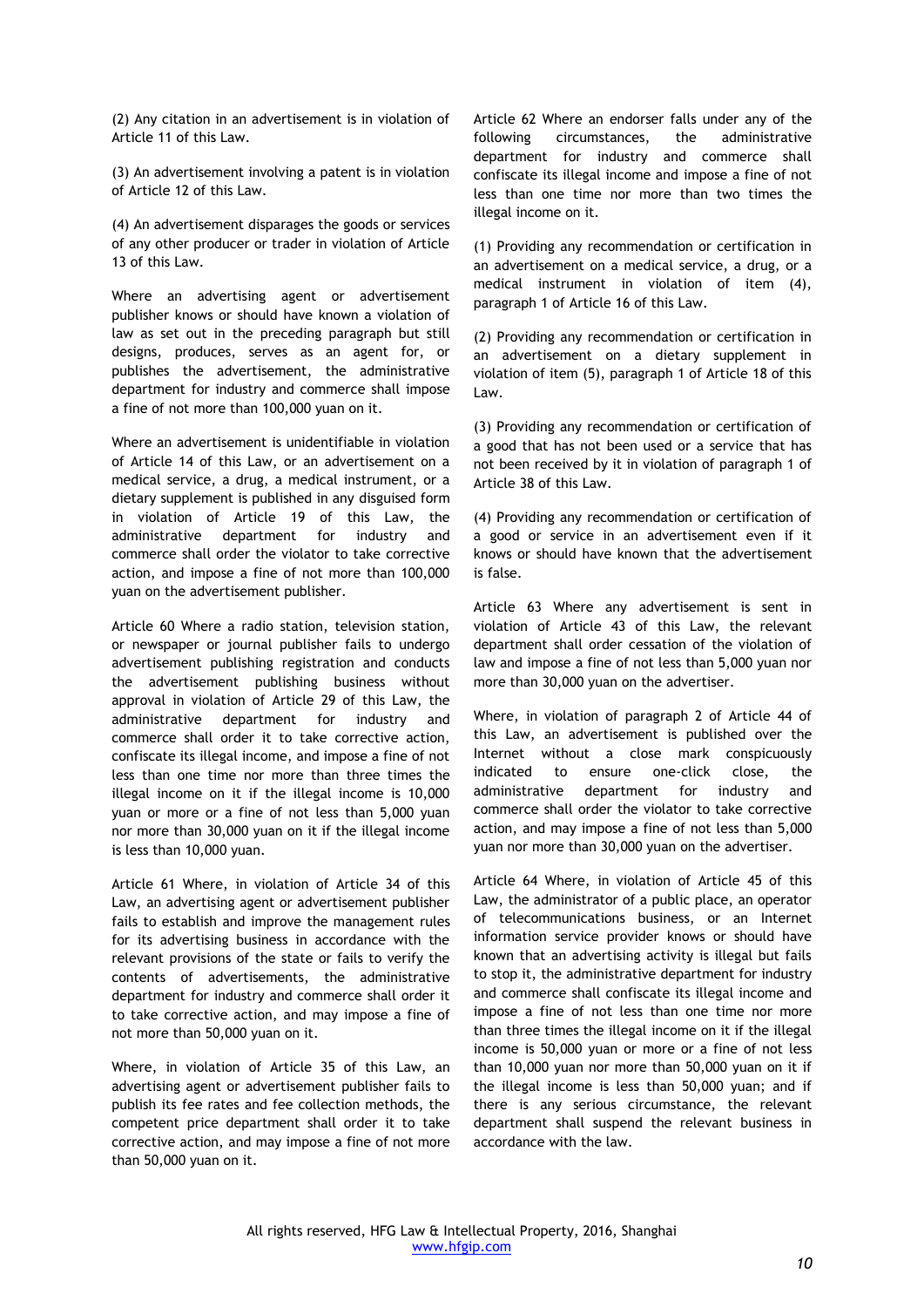Article 65 Where, in violation of this Law, anyone applies for advertisement censorship by concealing any true information or providing any false material, the advertisement censoring authority shall decline to accept or disapprove the application, issue a warning to it, and decline to accept the applicant's any advertisement censorship application within one year; and where an applicant obtains an advertisement censorship approval by fraud, bribery, or any other illegal means, the advertisement censoring authority shall revoke its approval, impose a fine of not less than 100,000 yuan nor more than 200,000 yuan on it, and decline to accept the applicant's any advertisement censorship application within three years.

Article 66 Where, in violation of this Law, anyone forges, alters, or transfers any advertisement censorship approval document, the administrative department for industry and commerce shall confiscate its illegal income and impose a fine of not less than 10,000 yuan nor more than 100,000 yuan on it.

Article 67 Where anyone commits any violation of law as set out in this Law, the administrative department for industry and commerce shall record the violation in the credit archives, and disclose the violation to the public in accordance with the provisions of the relevant laws and administrative regulations.

Article 68 Where a radio station, a television station, or a newspaper, journal, or audio-visual recordings publisher publishes any illegal advertisement, publishes any advertisement in the disguised form of news reporting, or publishes any advertisement on a medical service, a drug, a medical instrument, or a dietary supplement in a disguised form such as introducing health or health care knowledge, if the administrative department for industry and commerce imposes any punishment on it in accordance with this Law, the administrative department for industry and commerce shall notify the administrative department of press, publication, radio, film, and television and other relevant departments. The administrative department of press, publication, radio, film, and television and other relevant departments shall, in accordance with the law, take disciplinary action against the liable supervising executive and directly liable persons; and if there is any serious circumstance, may suspend the advertisement publishing business of the media.

Where the department of press, publication, radio, film, and television or any other relevant department fails to handle a radio station, a television station, or a newspaper, journal, or audio-visual recordings publisher in accordance with the provisions of the preceding paragraph, disciplinary action shall be taken against the liable supervising official and directly liable persons in accordance with the law.

Article 69 Where any advertiser, advertising agent, or advertisement publisher commits any of the following torts in violation of this Law, it shall assume civil liability in accordance with the law:

(1) Damaging the physical or mental health of the minors or the disabled in an advertisement.

(2) Counterfeiting any other person's patent.

(3) Disparaging the goods or services of any other producer or dealer.

(4) Using any other person's name or image in an advertisement without approval.

(5) Otherwise infringing upon the lawful civil rights and interests of any other person.

Article 70 Where the business license of a company or enterprise is revoked for its publishing of any false advertisement or its commission of any other violation of law as set out in this Law, if the legal representative of the company or enterprise is personally liable for the violation of law, he or she shall be prohibited from serving as a director, supervisor, or senior executive of any company or enterprise within three years of the revocation of the business license of the aforesaid company or enterprise.

Article 71 Where, in violation of this Law, anyone refuses or obstructs a supervisory inspection conducted by the administrative department for industry and commerce or commits any other violation of the law on public security administration, a public security administration punishment shall be imposed on the violator in accordance with the law; and if it is criminally punishable, the offender shall be held criminally liable in accordance with the law.

Article 72 Where an advertisement censoring authority makes a censorship decision to approve any illegal content of an advertisement, the appointment and removal authority or the supervisory authority shall take disciplinary action against the liable supervising official and directly liable persons in accordance with the law; and if it is criminally punishable, the offenders shall be held criminally liable in accordance with the law.

Article 73 Where the administrative department for industry and commerce fails to investigate and handle in accordance with the law any illegal